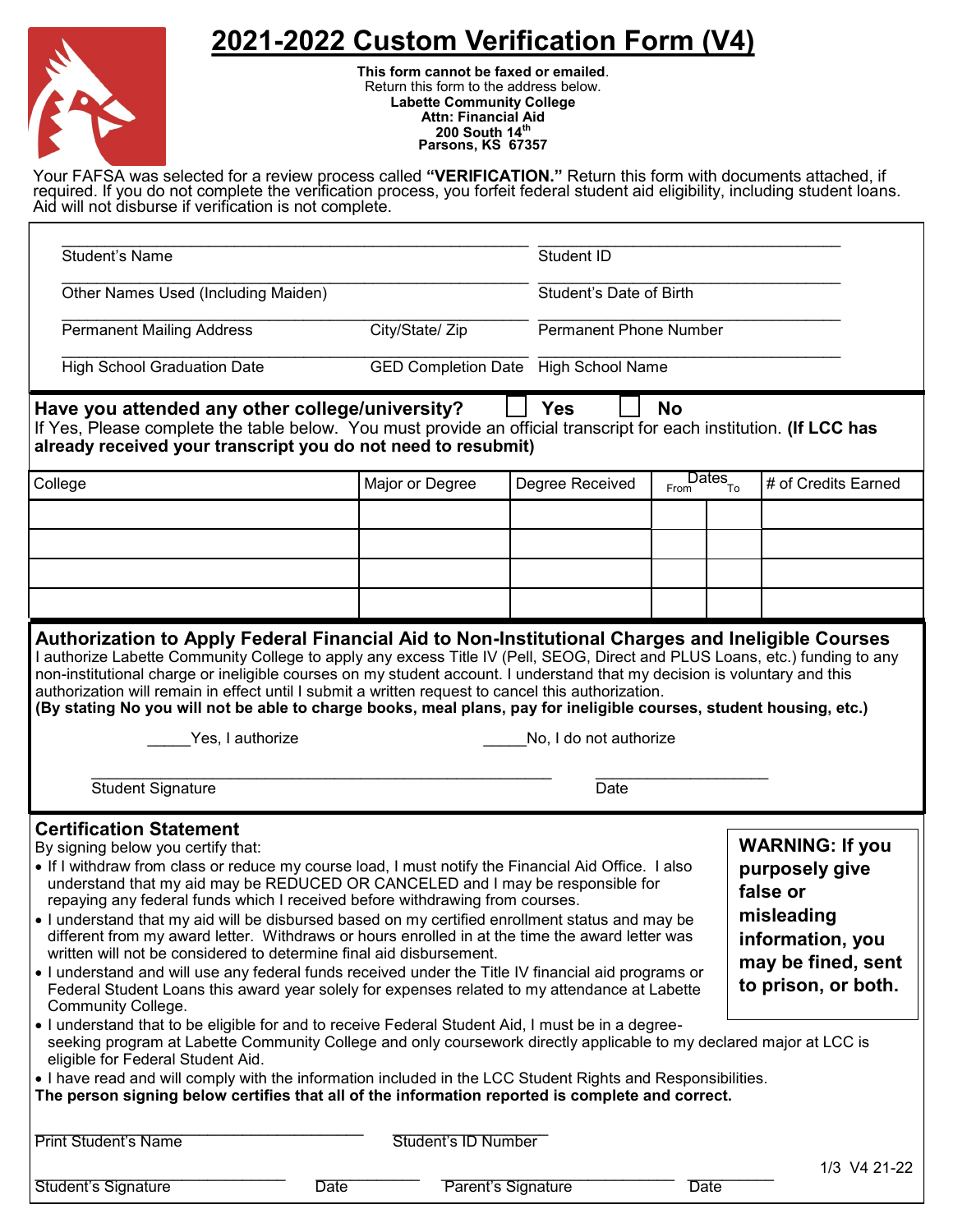## Identity and Statement of Educational Purpose

This portion of the form cannot be scanned or faxed. (To be signed at the Labette Community College Financial Aid Office)

The student must appear in person at Labette Community College to verify his or her identity by presenting an unexpired valid government-issued photo identification (ID), such as, but not limited to, a driver's license, other state-issued ID, or passport. The institution will maintain a copy of the student's photo ID that is annotated by the institution with the date it was received and reviewed, and the name of the official at the institution authorized to receive and review the student's ID.

In addition, the student must sign, **in the presence of the institutional official,** the Statement of Educational Purpose provided below.

## **Attention:**

If you are unable to appear in person at the Labette Community College Financial Aid office, please see the next page.

| <b>Statement of Educational Purpose</b>                                                                                               |        |  |  |  |
|---------------------------------------------------------------------------------------------------------------------------------------|--------|--|--|--|
| I certify that I<br>am the individual signing<br>(Print Student's Name)                                                               |        |  |  |  |
| this Statement of Educational Purpose and that the Federal student financial assistance                                               |        |  |  |  |
| I may receive will only be used for educational purposes and to pay the cost of attending<br>Labette Community College for 2021-2022. |        |  |  |  |
|                                                                                                                                       |        |  |  |  |
|                                                                                                                                       |        |  |  |  |
|                                                                                                                                       |        |  |  |  |
| (Student's Signature)                                                                                                                 | (Date) |  |  |  |
|                                                                                                                                       |        |  |  |  |
|                                                                                                                                       |        |  |  |  |
| (Student's ID Number)                                                                                                                 |        |  |  |  |
|                                                                                                                                       |        |  |  |  |
|                                                                                                                                       |        |  |  |  |
| (Financial Aid Specialist Signature)                                                                                                  | (Date) |  |  |  |